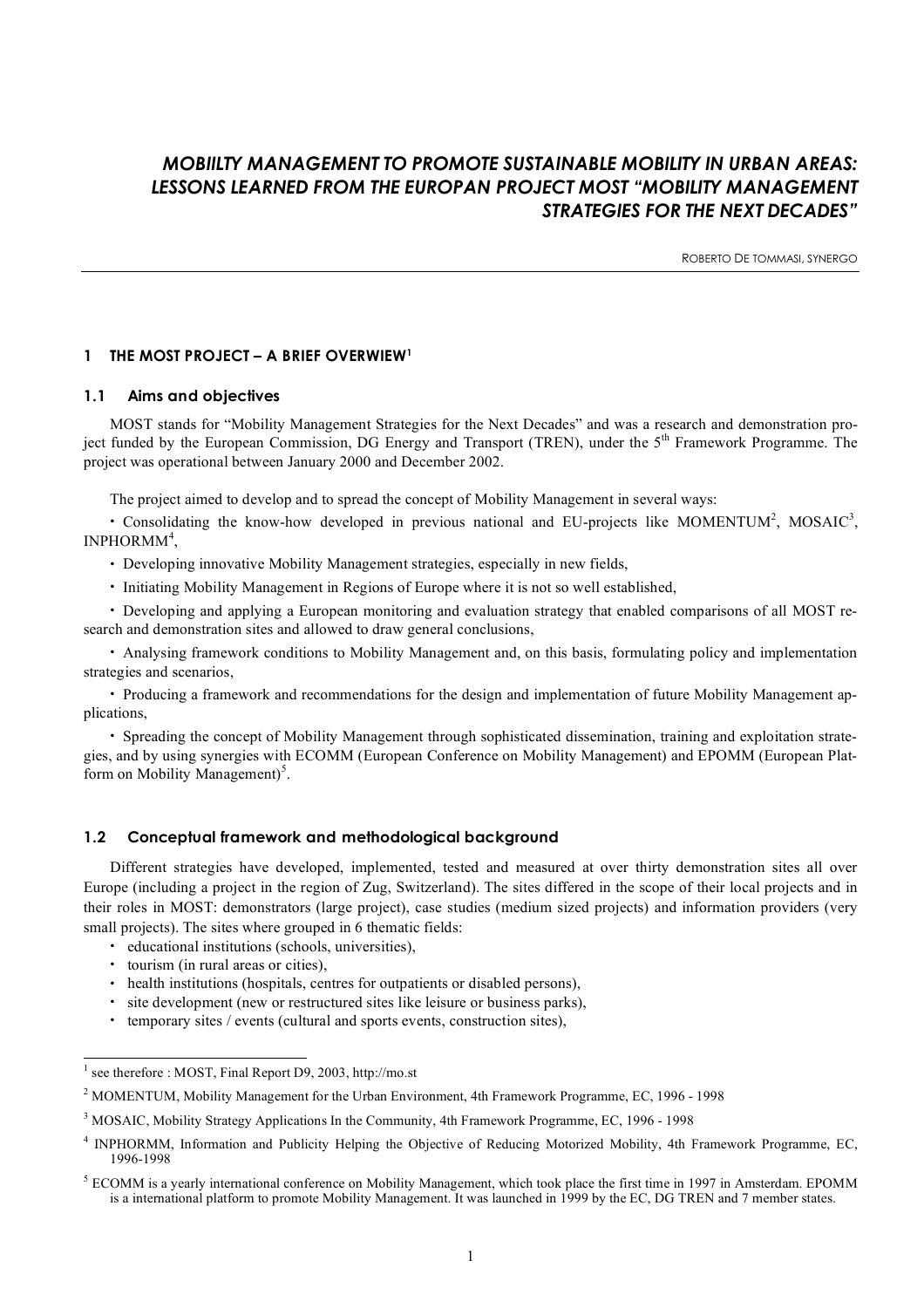• mobility centres and mobility consulting (for companies, cities or whole regions).

Different methodologies where used. The approach was twofold: For impact assessment data where collected to assess changes in mobility awareness and behaviour. Second point was the investigation of the process of implementation.

Compatibility was ensured by a developed Monitoring and Evaluation Toolkit, called the MOST MET, in order to have the possibility of comparability of results and to guide the demonstration sites with their monitoring and evaluation strategies. The impact assessment was conducted by monitoring five different categories of impact:

- changes with respect to knowledge of implemented Mobility Management services and instruments,
- changes with respect to usage of theses services and instruments,
- changes with respect to acceptance and satisfaction with the implemented services and instruments,
- changes with respect to the mobility behaviour of individuals,
- changes on a broader system level (e.g. environmental impacts, reduction of congestion).

The implementation process was investigated by a total quality management tool, adapted during the MOST project. This helped to achieve an understanding of barriers and supportive factors for Mobility Management and helped to better interpret the results of the impact assessment. The tool served to investigate: leadership and project coordination, project design and strategy, human resources management, partnership and financial resources, processes and implementation.

#### **1.3 Main results of the demonstration sites**

The results in each thematic field can be summarised as follows :

**Educational Institutions:** Limburg (Belgium) and Surrey (United Kingdom) showed that promotion of cycling and walking services for school children works well, under the condition, that safety concerns of parents are taken into account (e.g. by organising walking or bike pools). Car free action days or week motivate pupils and parents in a playful way to reconsider their mobility behaviour (in Surrey, 30% changed their travel behaviour) and where very popular among parents (75% participation). During car free weeks in Limburg a doubling of amount of pupils using bicycles could be achieved. Long-term experiences showed a reduction in car usage between 6 and 16%, but sometimes reached up to 42%. In Barcelona (Spain), 50% of the university students appreciate the usage of the internet for mobility advice.

**Tourism**: Visitors can be motivated into using modes of transport other than the private car, when good advance information and coordination of modes for the leisure trips is provided (e.g. in Zug, Switzerland, where only around 20% of the visitors of the final event came by car). Malaga (Spain) and even the rather remote Sintra (Portugal) demonstrated that new public transport services for tourists work well: dedicated tourist bus lines (with improved facilities for intermodal change) attract rising numbers of customers (6000 tourist bus passengers monthly for a new bus line in Malaga, 10% increase in the usage of a shuttle bus in Sintra). Approaching tourists before they arrive in a city or town is extremely difficult. Consequently tourists must be provided with information by many different channels which requires the involvement of tourist offices and hotels. Specific smart cards for public transport hold a high potential (increase from 4'000 to 140'000 in usage within a year in Malaga).

**Health Institutions:** Discounted public transport passes for hospital employees in Sandwell (United Kingdom) helped to increase the share of public transport usage by 14%. Furthermore there was a huge potential for electric scooter usage (after a free test month, 38% of the users purchased a scooter). Navarra (Spain) and Sarajevo (Bosnia-Herzegovina) showed how barriers to transportation for disabled persons can be removed (e.g through adaptation of 35% of the bus fleet in Navarra).

**Site Development:** New sites which attract visitors can manage to substitute car based trips by public transport or even by walking and cycling. At Karlstadt University (Sweden) cycle usage increased slightly from 41 to 43%. A business park in Malaga could report a reduction in car usage by 15% in home to work travel, with a heavy increase in the usage of the improved bus services (from 5'000 to 45'000 monthly bus passengers within 4 month). In Weissenburg (Germany), car free residential areas benefit from car sharing offers to the residents: only 9% of the residents used car sharing before they moved into the new site compared to 30% afterwards. 19% of the households gave up their car after moving, 90% of these are families with children.

**Temporay Sites and Events:** Temporary events can act to stimulate the introduction of long-lasting services. In Porto (Portugal) a growing proportion of the tourists seeking information at the tourism office also utilised the mobility advice offered (from 11 to 15% of those entering in the tourism office within 3 months). In Rome (Italy), three of the eight new pilgrims bus lines (originally only installed during the holy year 2000) were so well accepted that they are still in operation to serve regular tourists, inhabitants and commuters. Good promotion and a single ticket leed to increase from 39'000 to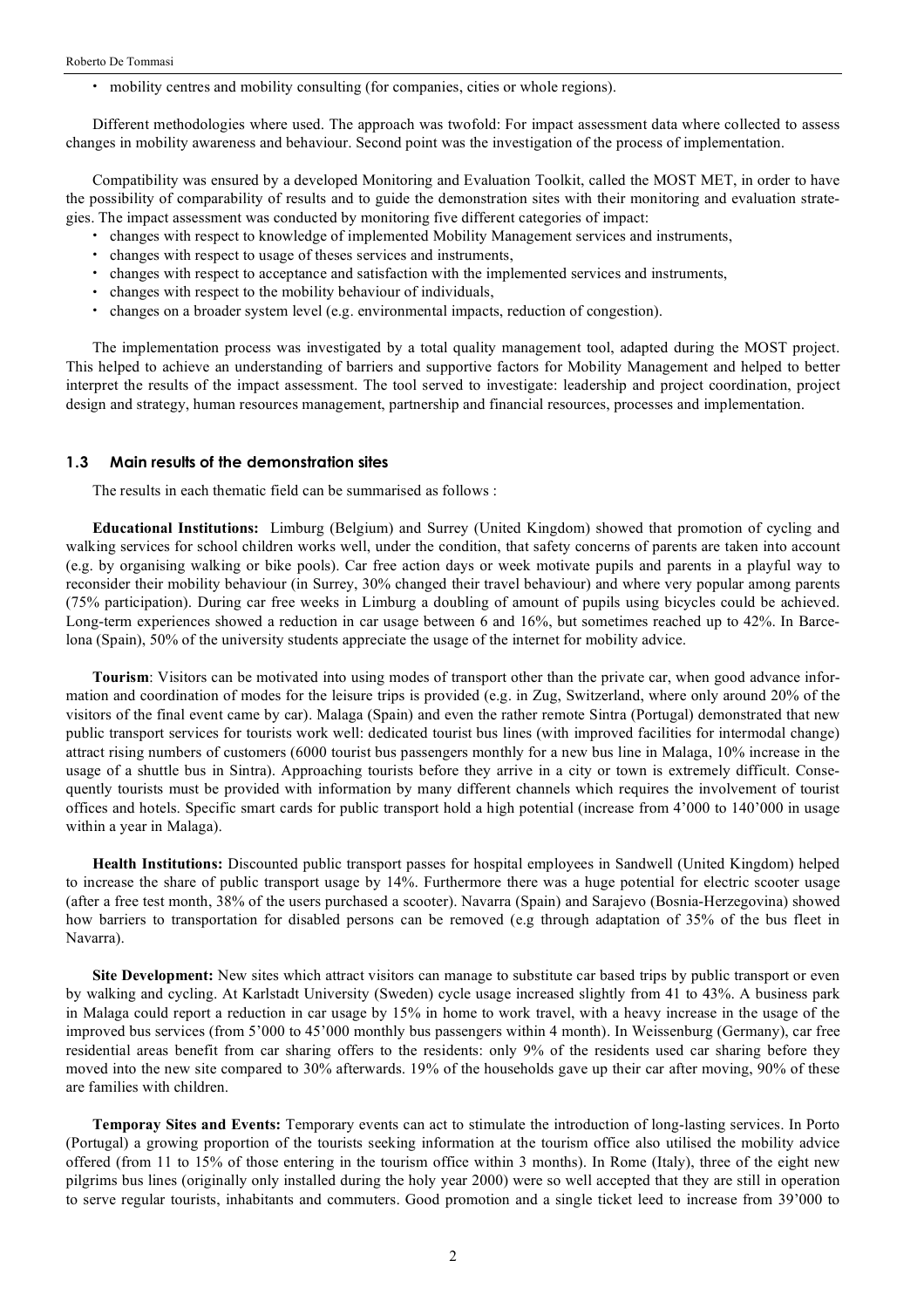360'000 monthly passengers. In Leipzig (Germany), in-advance information and a mobility centre located directly on-site during construction work on tramlines, successfully helped to keep complaints of passengers at a normal level and to cope with information requests 3 times as high as usually. In Rotterdam (Netherlands), good coordination of public transport, shuttles, access restrictions and combined tickets reduced car usage by 38% on the day of the Rotterdam marathon with an increase in public transport usage of 60% compared to a normal day.

**Mobility Centres and Consulting:** Lund (Sweden) showed that comprehensive city-wide mobility management plans can create a sustainable mobility-friendly atmosphere. 9% of the inhabitants replaced car trips by more sustainable modes, resulting in a 1% reduction of car km per year compared to an increase of 1-2% in former years. The ten exemplary Health Bikers who decided not to use their cares, reduced the distances they travelled by car by 5'600 km within one year, and 56% continued biking after 12 months. A fitness test showed an improvement of 10% in condition. Rome (Italy) uses synergies to coordinate mobility services for a large number of companies. In Nottingham (United Kingdom), mobility services for a new target group, the unemployed, have been explored successfully. The satisfaction with the combined job and mobility consultancy was almost by 100% and 35% of the users indicated that taking public transport was the prerequisite for them to get to a job interview on time. Prague (Czech Republic) conceptualised the first mobility centre in an accession country (at that time) – based on the experiences of other mobility centres involved in MOST (Bologna, Wuppertal, Graz, Münster). These mobility centres reported an average of 30% for public knowledge of mobility centres and continuously rising customer numbers.

# **2 KEY FINDINGS AND RECOOMENDATIONS6**

One important output of MOST was the elaboration of conclusions and recommendations for further Mobility Management projects on the base of the findings at the project sites. Those recommendations are referring to the planning, implementation and evaluation of Mobility Management services.

# **2.1 Starting Phase**

Common sense, planning and good organisation are the base of every good Mobility Management project. MOST have shown that there are many issues to keep in mind when undertaking the various stages of the project. The initiation of a Mobility Management project is crucial and has a significant impact on its success.

### **Actors involvement**

• One person or a group of persons must be identified as responsible of the project. The main role is to get the project started, to support it, and to guide and coordinate it throughout the various stages.

• The composition of the project team in order to have sufficient qualified staff during the whole project has to be taken into account during the initiation phase.

• Clear defined responsibilities within the project team and its constituents (as well as those of the partners and funding bodies less active on a day-to-day basis) will ensure that the project runs smoothly from the starting phase onwards.

• Partnership must be established with different stakeholders sharing a common purpose. Projects, where the support of stakeholders is not obtained in the starting phase can face serious problems.

# *Examples:*

*Sophisticated schemes for coordination between stakeholders have been elaborated by Leipzig and Rotterdam; they lay* down, when to integrate whom for which tasks and, hence, provide clear guidance for anybody involved in the organisation of reconstruction of the tramlines in Leipzig or of the large-scale events in Rotterdam (European Championship, Marathon). By recruiting actors from all kind of partners, their competence for the assigned task was guaranteed.

Residents in the neighbourhood of the Rhodarium project in Bremen felt that their fear of increased traffic in the area was not sufficiently taken into account during the planning stage of the project. Some residents used their political influence to have the whole project reconsidered. Planned actions had to be postponed or replaced, a design of the plan – explicitly *accounting the neighbours – had to be realised.*

see therefore : MOST, Design,, implementation, monitoring and evaluation of future mobility management projects, D7, 2002, http://mo.st and MOST, Final report, D9, 2003, http://mo.st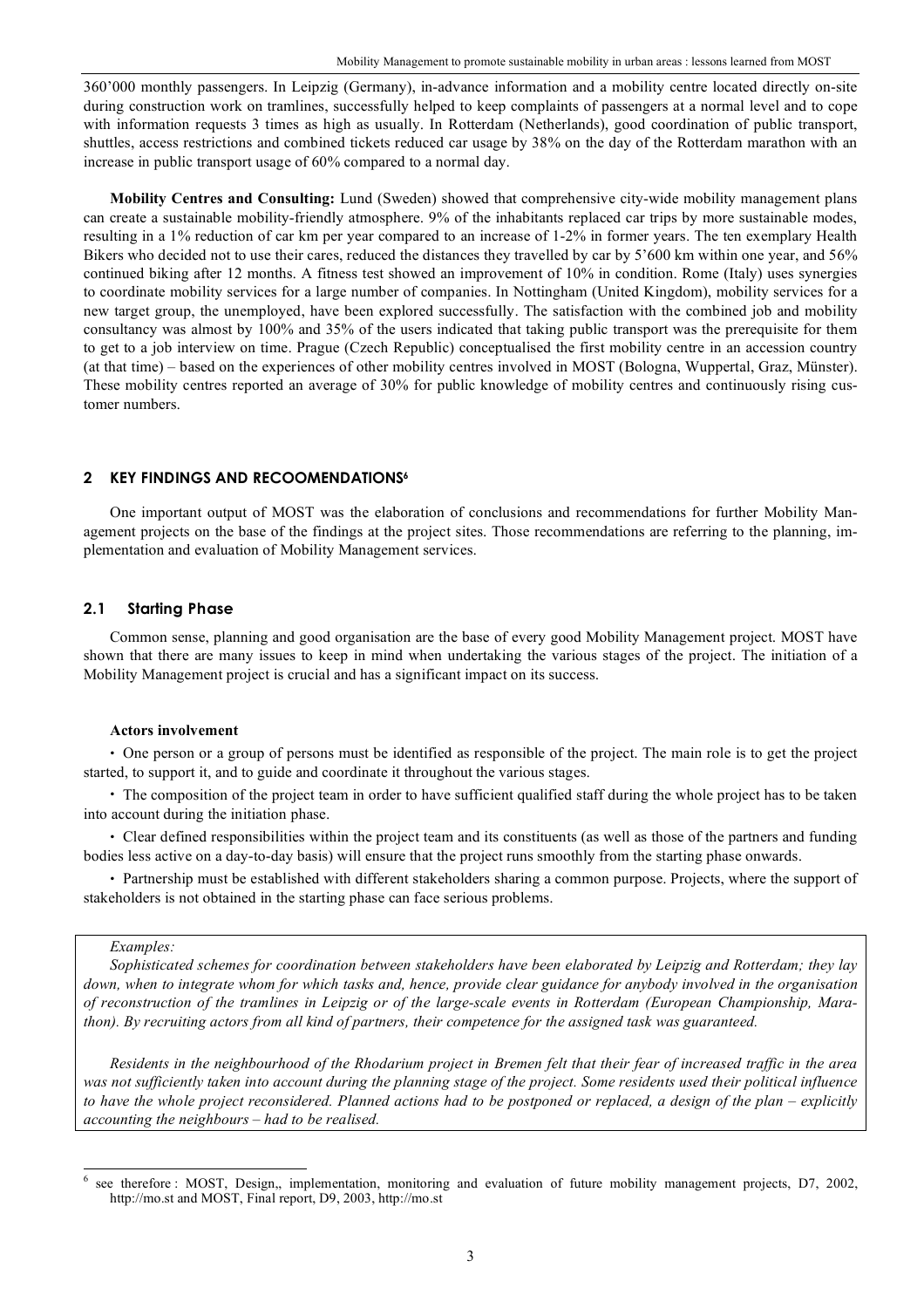## **Financial support**

• The project team needs to have credibility in the form of recognised community support and/or political backing to obtain the support of funding agencies. The definition of a detailed or blueprint action plan might help gaining support and funding. A finding of MOST was that sites having a detailed action plan avoided problems of discontinuity due to personnel changes and gained financial commitment from key stakeholders more easily than those who didn't have a detailed action plan.

• Financial support might come from government bodies on different levels, public transport operators or the private sector (less frequently). Direct benefits in terms of image or cost savings should be considered as arguments when approaching the private sector asking financial support for Mobility Management projects. Especially at projects dealing with site-based Mobility Managements, private funding can be expected.

# *Example:*

In Limburg, a bank and insurance company sponsored a Mobility Management project for schools. The financial support given for the production and printing of campaigning materials, seemed to be perceived as a benefit for the company in *terms of PR and image.*

# **Integration of policies**

• The establishment of synergies with other local initiatives and policies directly or indirectly related to mobility can justify the start up of a Mobility Management project and help its implementation, as well as ensure its long-term viability. In this context it is essential to show a concrete link between Mobility Management and other issues of concern.

• The majority of the MOST project were not stand-alone projects but were well integrated into a wider strategy of the city or of a company. These sites demonstrated that objectives of Mobility Management where more achievable if they fit into a wider strategy with respect to issues such a sustainable urban development, tourism or environmental issues.

#### *Examples:*

All mobility management activities developed by the mobility centre in Lund fit into the overall LundaMaTs-sustainable transport plan of the city of Lund, with mobility management as one instrument of realising the plan. The overall aim of *LundaMaTs is to reduce the 1990*  $CO_2$  *<i>emission level by*  $5\%$  *by*  $2005$ *, and by*  $20\%$  *by*  $2020$ *.* 

At Sandwell General Hospital, transport is included as one of the strategies for change in the health improvement programme. Within this context, the hospital is not only interested in reducing congestion at the site but is also concerned about the environmental vehicle emissions. National health sector policy provides the supportive framework for this, as it *requires hospitals to set up site travel plans for their employees.*

The mobility management objectives of the actions in Sintra were closely linked with the aims of sustainable development due to the declaration of Sintra and its environment as a world heritage site. There is also a strong link with the tour*ism policy of the city.*

Camden's Mobility Management services form a integral part of the council's Local Agenda 21 plan to promote sus*tainable development. The plan makes connection between housing, transport, waste, health, education and democracy. The Mobility Management projects primarily make connections between housing, transport and health.*

### **Project definition**

• The reasons, objectives and benefits of the project need to be clearly defined, otherwise overall justification of the project based on its level of success for the money spent will be very difficult.

• Successful MOST sites justified their project to funding bodies in a variety of ways. The fundamental reason for the project is always to address a tangible, well-defined problem related to mobility.

• Hence the first thing to do is to clearly define the problem that the Mobility Management project is trying to solve. This can be incorporated in a set of mission and vision statements. A vision states the organisation's / project's ideals. A mission statement is a short sentence that describes the basic function of the mobility management project in the society (in the city/region or at a site). It provides the basis for the definition of measurable objectives.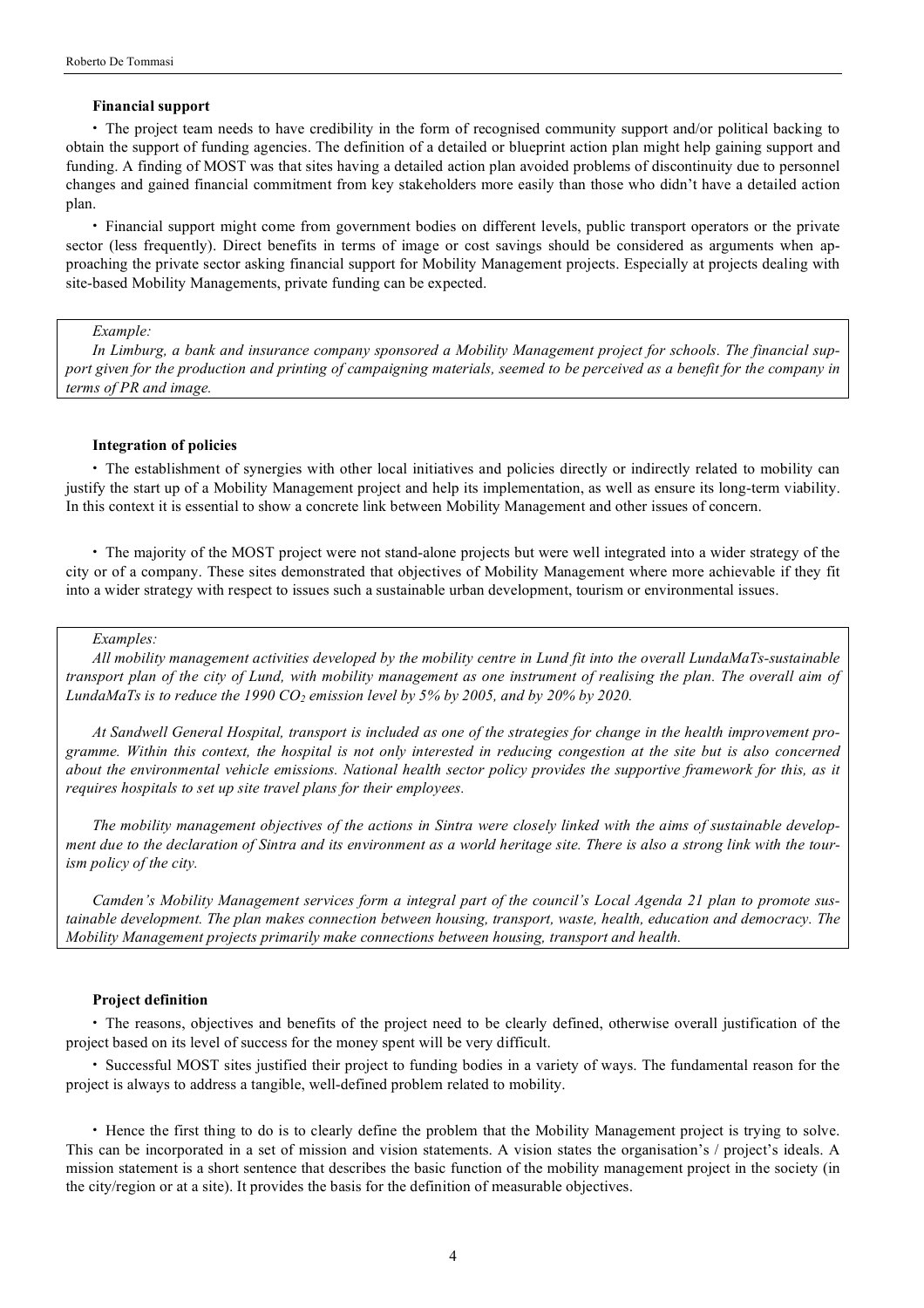# **2.2 Implementation Phase**

The implementation of a Mobility Management project is a two-steps process: *Planning* (base line studies and definition of objectives) followed by *Design* (of services and instruments, and the preparation of a Mobility Plan that integrates all aspects of both implementation steps and sets out what action is required to achieve the project aims).

Finally the implementation is achieved by following the Mobility Plan. In MOST the range of difficulties encountered by the sites during the execution of their projects is diverse, and the barriers can broadly be categorised as political, financial, social, economic and legislative.

#### **Involvement of Stakeholders: Client and Users**

Stakeholder are people, groups and or/institutions that have an interest in a specific Mobility Management project. They can broadly be subdivided into clients and users.

#### *Clients*

• Important clients are local and regional public transport (PT) providers. As many of the MOST sites dealed with the improvement of PT use by introducing new Mobility Management services, it was important to obtain during the planning phase all necessary information about the current public transport situation: existing services, missing links, use of the services, etc. Public transport providers played also an important role during planning and implementation as links to obtain information about the habits of "their" (public transport) users.

• A second important client to consider is the local and/or regional transportation administration. It has an important role as a supporter in all respects: logistics, information, defining the overall framework and transport situation. It also has far-reaching and direct involvement via manpower and financial input. In many of the MOST sites they have been a fully project partner involved from the initiation, the planning and design phase in city wide Mobility Management applications as well as site based applications.

• Site based Mobility Management, for instance related to a private company, needs the involvement of a third type of client: Selected departments of the specific company.

#### *Example:*

In the case of Leipzig the LVB (Leipziger Verkehrsbetriebe) took the lead in setting up Mobility Management activities. Three LVB-departments were involved in the planning and design stages of the actions that accompanied the reconstruction *of the tramlines causing temporary interference with normal transportation and accessibility: departments of construction,* transport planning and marketing. Consultation with the local shop keepers and residents were organised to see how the inconveniences caused by the public works could be minimised. To this purpose, a team of Mobility Management consult*ants was formed within LVB who received special training.*

*An example of interdepartmental cooperation is city's administration of Navarra, where an Interdepartemental Committee including representatives from four departments has been established: health, transport and communications, social welfare and culture.*

*The Public Relations department of the Gebietskrankenkasse (GKK) has been supporting the Mobility Management* team to present their ideas to individuals in the target group as well as to people within the city of Graz.

#### *Users*

• Involving the target group in the planning phase of the project is considered crucial for the success of the project. Although not always easy to obtain, user participation in the planning phase is the basis for promoting the planned activities, designing and adapting the services to the user needs, gaining interest or acceptance of the services implemented, gaining ownership of new initiatives or even starting off the active involvement of the user group.

• The MOST project identified a number of target groups which it wanted to direct its attention, namely students & pupils, staff & employees, tourist and visitors, disabled people, unemployed people and residents. These groups are characterised by either trip purpose, location, or socio-demographic characteristics. They all differ in the way they can play an active role in the planning and design phase of the Mobility Management process.

*Examples:*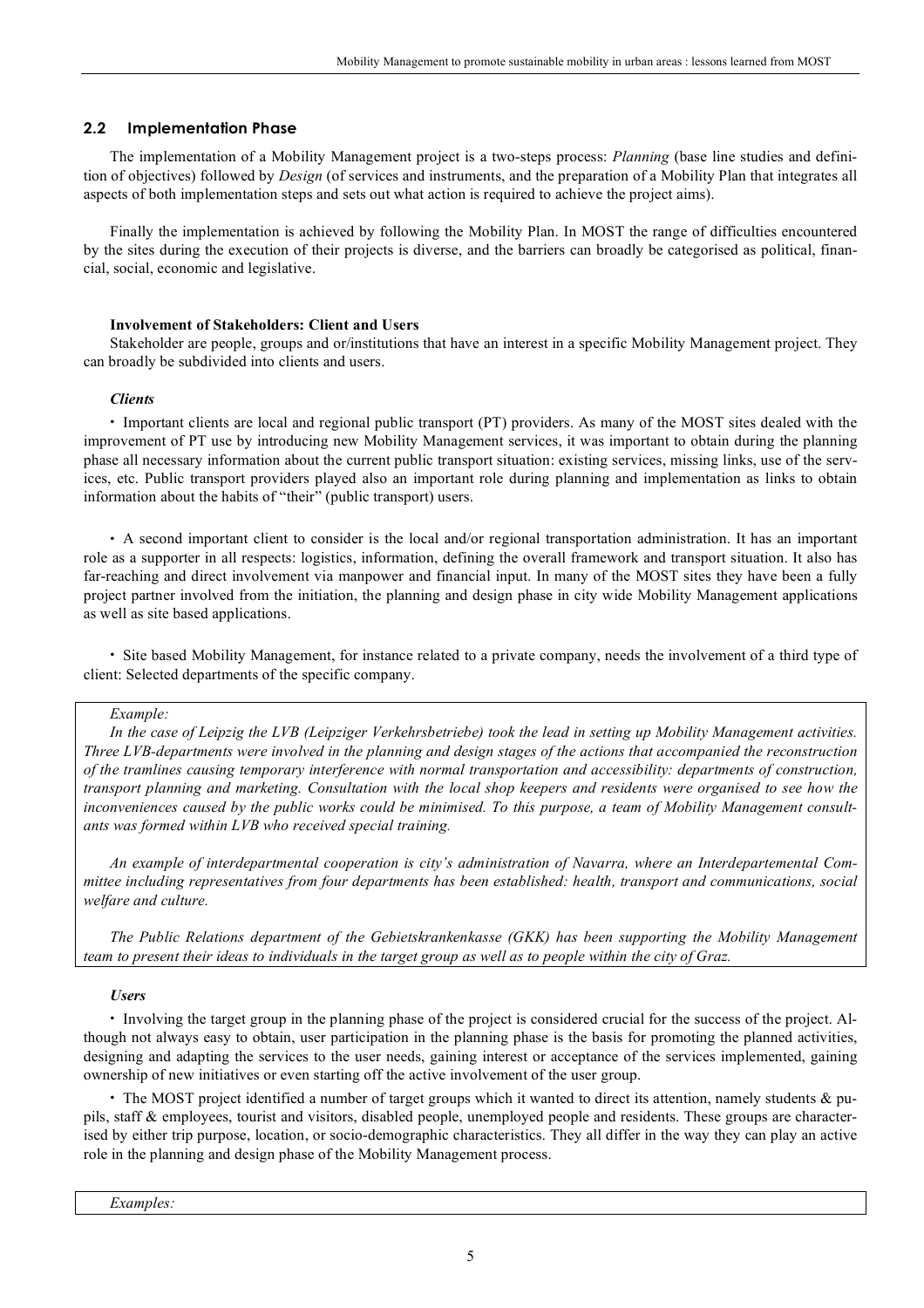In Rome, the success of the governmental initiative to enforce mobility plans for companies by law was not only based on attractive financial support and actual improvement of the accessibility of the companies by sustainable modes. Once employees of other (non participating) companies heard of their personal benefit of receiving reduced fares for public transport ticket in case their company participated, those employees started to push their employers to get active.

Athens assessed the likely acceptance of restricting the private car from the city centre during the Olympic Games. The city introduced two car free days in order to find out what residents thought of the scheme before its planned implementation during the games. A survey was carried out to test the views of the public about the car free event. Secondly, the local government within Athens carried out a set of interviews with local residents within the city to asses their reactions, in more *detail, towards the car-free city centre proposal.*

The Sarajevo example provides an alternative approach. Within the MOST project, the local government within Sarajevo have concentrated on providing mobility management services for physically disabled people. The city worked in part*nership with various groups representing disabled people, transport providers, employers, business associations and non*governmental organisations. The partnership worked well in practise and the mobility needs of disabled people where *clearly developed out and served as a base to develop tailor-made measures.*

# **Analysis (Base Line Study)**

• Analysis in form of a so-called Base Line Study is needed to target the project to locally important objectives, to address relevant user groups and stakeholders, to identify potential barriers and prevent negative side effects. If evaluation is planned, one part of the Base Line Study should help to collect "before" data in order to be identify changes when "after" data is available. The main issues to be addressed with a baseline study are:

- *Mobility behaviour and the needs of target groups,*
- *Accessibility of the site, city or region by different transport modes,*
- *Existing mobility management services.*

#### *Examples:*

Malaga invested in a comprehensive analysis of the current situation during MOST. As a part of a broad study of transport infrastructure and mobility service needs in the region, a survey of 3500 tourists was organised to gain knowledge on the mobility behaviour and the needs of the tourists. This analysis served as a basis not only for Mobility Management *measures but also for new infrastructure investments in the public transport system.*

In the case of Surrey a written survey was used amongst the parents with children in the three schools involved. Parents were offered the opportunity to make their own suggestions for solutions to reduce their car dependency. These suggestions formed the basis for discussions in focus groups. In this way the parents were active involved in the planning and designing *process.*

In the bus rider project in Lund, the panel. consisting of 70 persons, had to fill in questionnaires before, during, shortly afterwards and one year after the test period. The usefulness of this panel survey was very high: A lot of information could be gained about the results, and leading directly to project improvements. The test persons where considered as a kind of *ambassadors for the bus rider project.*

#### **Defining objectives**

• Having undertaken a base line study, it should be possible to define project objectives, based on the defined project mission and vision statements. In MOST the objectives had to fit into at least one of the assessment levels, recommended for monitoring levels. Those where:

- *Knowledge of Mobility Management services*
- *Usage of Mobility Management services*
- *Satisfaction with Mobility Management services*
- *Acceptance of Travel Option*
- *Experimental Individual Travel Behaviour*
- *Satisfaction with Travel Option*
- *Permanent Individual Travel Behaviour*
- *System Impact level.*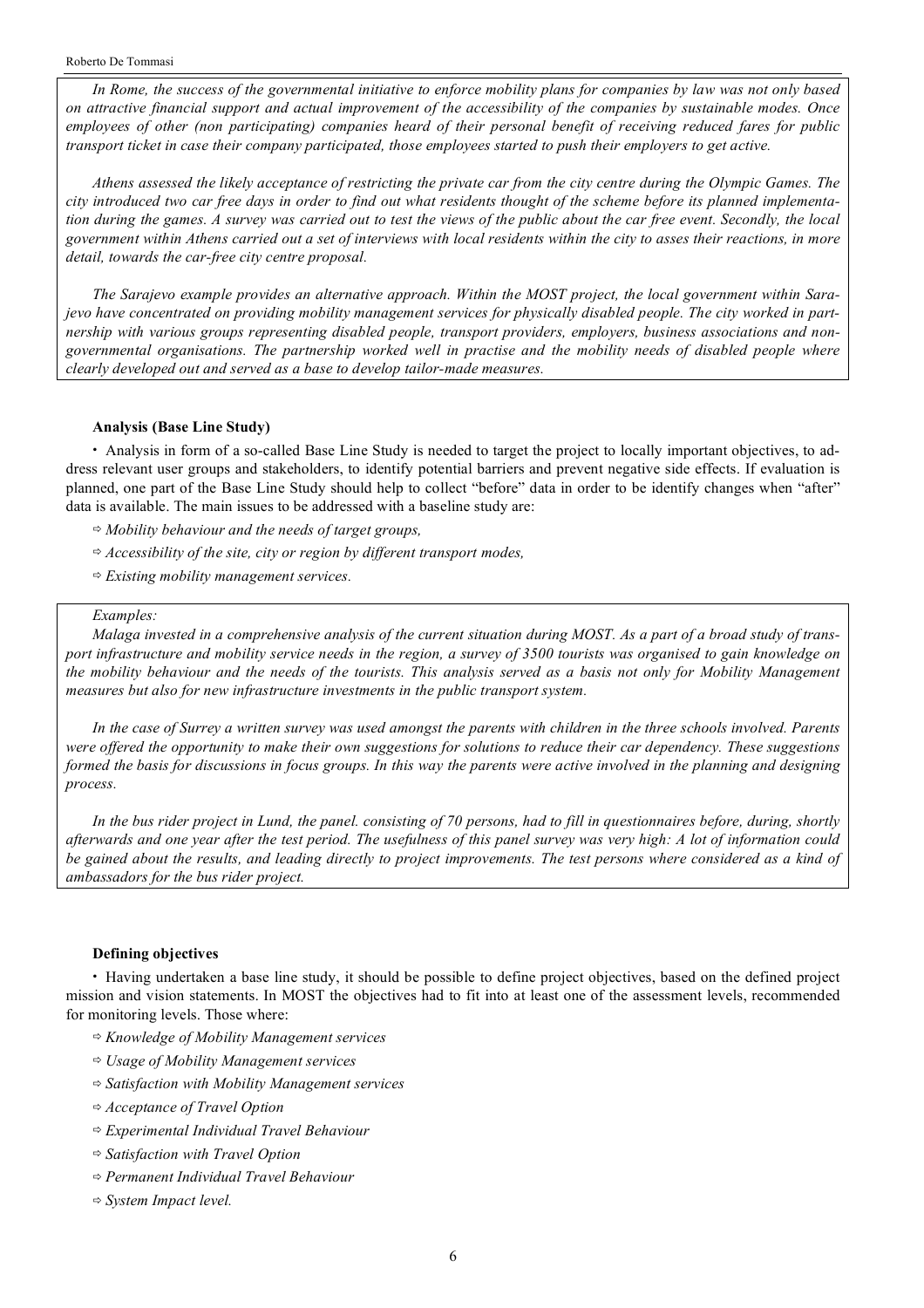• In order to be measurable for monitoring and evaluation it is recommended to set quantitative objectives.

#### **Designing Mobility Management services**

• The next step in the Mobility Management project development process is to decide on the services to be implemented in order to achieve the aims and objectives set. Services related to Mobility Management comprise: information and advice, consulting, organisation and coordination, transport related products & services, sales and reservations, awareness, motivation and education.

• It is important in this phase to explore the new developed services into existing Mobility Management activities or to explore the opportunities to combine them with more "hard" measures, like infrastructure investments in PT, provision of bike parking facilities, pricing or parking management measures. In this way soft Mobility Management services can achieve greater effectiveness.

• Consider also a mix of services covering different transport modes used in order to appeal to a broad audience (for example, include car sharing with car pooling as a safety net or back-up).

# *Examples:*

An example of successful mix of mobility management services can be found at the GKK Graz, the Styrian Health Insurance Company, situated in the centre of Graz. The measures within the mobility plan focused both on the implementation of hard measures and on softer mobility management measure. A system of paid parking for the employees was introduced together with the construction of a new secure cycle parking facility with free access to the employees. An extensive awareness raising campaign and a transparent decision making process (so that everyone knew how the parking spaces were allocated and where the revenue would be spent) were crucial to gain the acceptance for the parking management scheme with the target group and with the company manager. The awareness raising action included (among others) personal mo*bility advice, events, PT information packages and free PT test tickets.*

To provide a good mix of alternative choices was of spatial importance in Münster-Weissenburg where the objective was to develop mobility services for car free housing and to convince residents to participate in this project. Here, various new services were set up such as car sharing, bike parking facilities, and a time table information for PT.

PTA Malaga (a business park) used the results of staff questionnaires to convince public transport operators to improve their services. Two new bus lines serving the park were introduced and the time-table was modified to better meet the needs of employees at the business park. The number of public transport users increases from 5% before introducing the measures *to 12% after implementation.*

The mobility awareness projected targeted at families in Zug, undertaking weekend tourism activities in the Canton of Zug, was highly innovative. Round trips, which could be undertaken using sustainable modes of transport (train and bus to bicycle, foot and by boat), were identified. They were publicised at several Action Days during which mobility data was collected from the families via a competition for children. The publicity campaign for the round trips and Action Days was extensive, involving the distribution of information brochures, flyers, posters and by holding a press conference. More than 450 people participated in the Action Days, 700 people attended the final event, and 80% of the families undertook the *round trips without using their cars.*

#### **2.3 Monitoring and Evaluation Phase**

Evaluation is a part of the Mobility Management process and should be integrated. This to allow practitioners to gather valuable information on the performance and outcome of measures implemented. The audience for the monitoring and evaluation results are the users, local policy makers who supported the project, funding organisations that invested in the project (or future potential funding organisations), regulators who require Mobility Management plans or activities, peer project managers who want to compare themselves to other projects and to learn about the project and its effectiveness, researchers who want to document project efforts based on cross-cutting studies.

#### **General Recommendations**

• One critical finding from MOST is the need to integrate monitoring and evaluation in the early planning stages of a Mobility Management project or programme.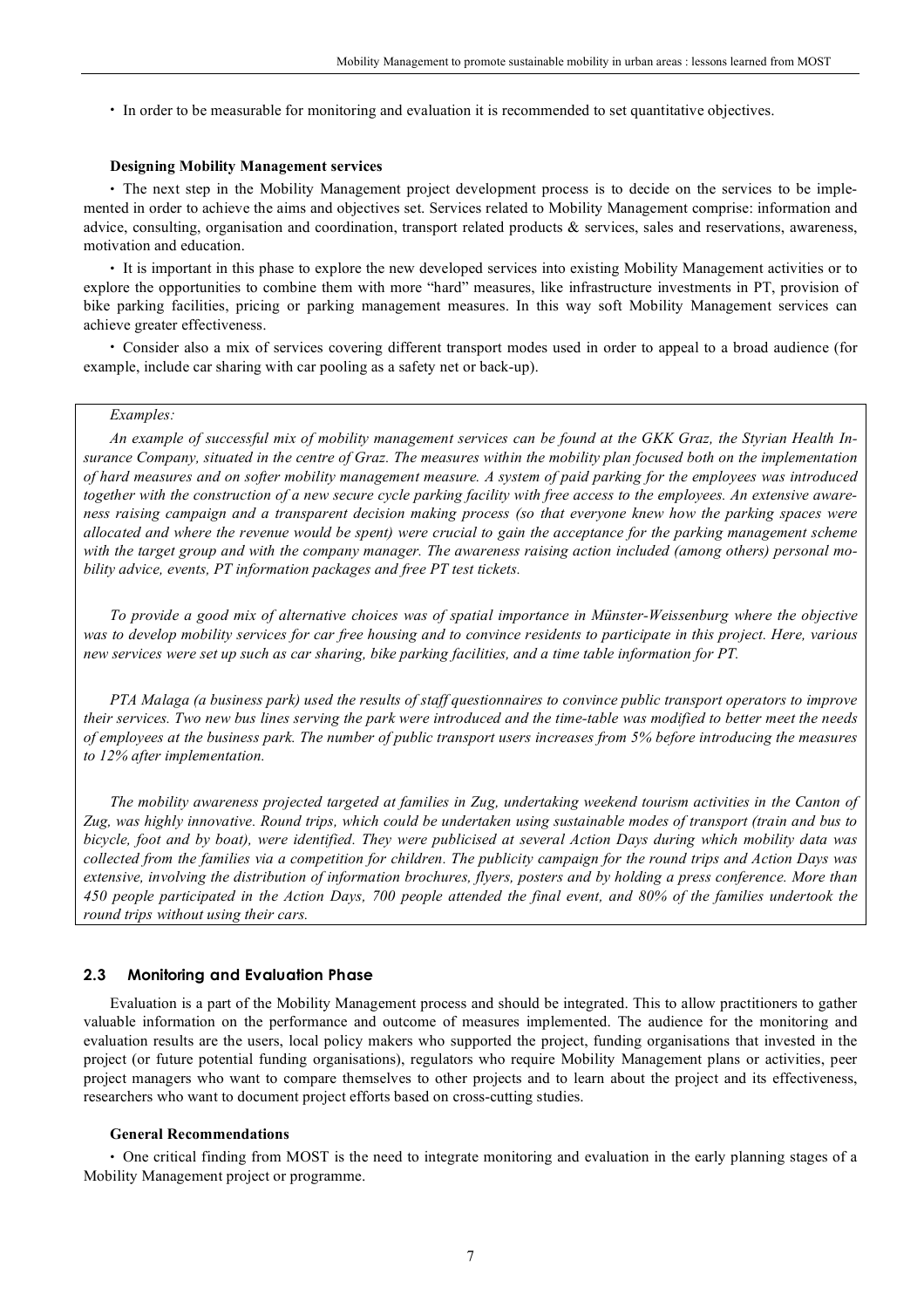• In gauging progress of the project in comparison to specific objectives and the general goals of the project, evaluation can be used to modify and improve the project.

• If the objectives are quantifiable, evaluation tools can measure the specific progress of the Mobility Management effort against these tangible objectives.

• The evaluation of Mobility Management results in given area should consist of a combination of soft and hard findings. Soft results might include implementation experience, fulfilment of overall goals, levels of awareness, and user satisfaction with services provided. Hard results might include fulfilment of measurable objectives, travel behaviour change, and increases in the use of sustainable modes.

• Project monitoring involves both documentation of staff activities (hours of operation, staff hours, contacts made, etc.) and the monitoring of user responses.

#### *Examples:*

Many MOST sites did not implement before surveys, but relied on other travel surveys of the same group or performed a single "after" survey that asked about current travel behaviour and retrospective questions about previous (before) behaviours (as in the case of Sandwell). Given the nature of target populations, especially tourists, standard written or telephone surveys were impractical. Some sites used personal interviews or surveys. Some rather innovative techniques were used as well. In Zug, travellers making car free tours were rewarded for returning a form that included a retrospective travel question. At PTA Malaga, an e-mail database of all employees was used to conduct a before and after survey and *achieved a very high response rate. Sandwell attached their survey to all employees monthly pay notices.*

The Mobility Centres in Graz, Wuppertal and Münster have tracked knowledge of the centres and their services and usage of those services for many years. In Wuppertal, annual citizen survey have shown a steadily increasing knowledge base *among residents.*

#### **Awareness of Mobility Management Instruments and Services**

• Since one fairly consistent objective of many MOST sites was to raise awareness about sustainable modes of transport, some sites sought to gauge awareness via surveys.

#### *Examples:*

In Wuppertal, as a part of the city wide survey of all municipal services, awareness and usage of the MobiCentre has increased. In 1995, 25% of residents were aware of the MobiCentre and 48% of which used the services. In 2001, 40% of *the residents knew about the centre and 57% of which used the services.*

#### **Usage of Services**

• A primary monitoring activity involves the collection of data on the use of Mobility Management Services. Since the most popular service within MOST was information and advice, many sites tracked the number of inquiries received and the type of advice provided.

## *Examples:*

In Münster, the Mobility Centre has tracked the proportion of information requests separately to that of providing advice, the latter being a more interactive and less passive function. They have shown that the proportion of the more active *advice function has grown from 55% of all requests in 1998 to 67% in 2001.*

#### **Measuring Customer Satisfaction**

• Given the customer-orientation of many Mobility Management services, it is important to know if the customers served are satisfied with the received services. Many MOST sites performed customer satisfaction surveys as a follow-up to the information, advice and other services provided.

*Examples:*

In Leipzig and Bologna, the mobility services were operated by the public transport company and one of their aimes was to minimise complaints about services and advice provided. Tracking of complaints by both sites seems to result in a